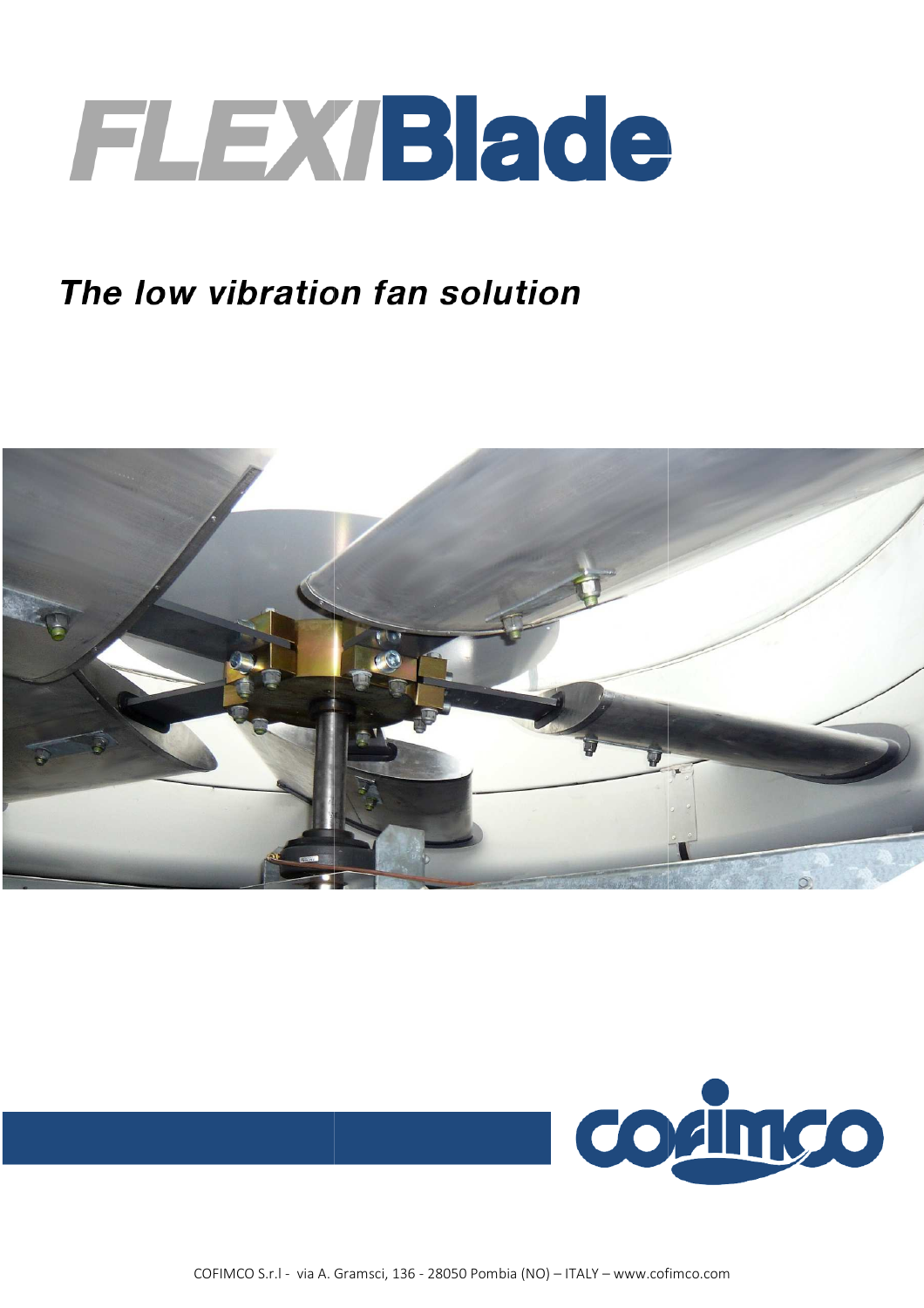### **WHAT IS FLEXI BLADE**

FLEXI Blade is the innovative fan blade that, with a flexible connection between the airfoil and hub, reduces the vibrations transmitted to the drive system and supporting structure. FLEXI Blade is available on Cofimco *B Series* fans.



#### **FLEXI BLADE TECHNOLOGY**

The patented FLEXI technology foresees a special flexible element in high tensile steel, to fix the airfoil to the hub. Compared to similar products in the market which use rubber connection components, this design is not affected by severe ambient conditions.

#### **LOW NATURAL FREQUENCY**

Thanks to flexible element design, the natural frequency of the FLEXY Blade is always far from the typical fan forcing frequency (blade passing frequency). This feature allows the use of the FLEXI Blade on motor driven by VFD.



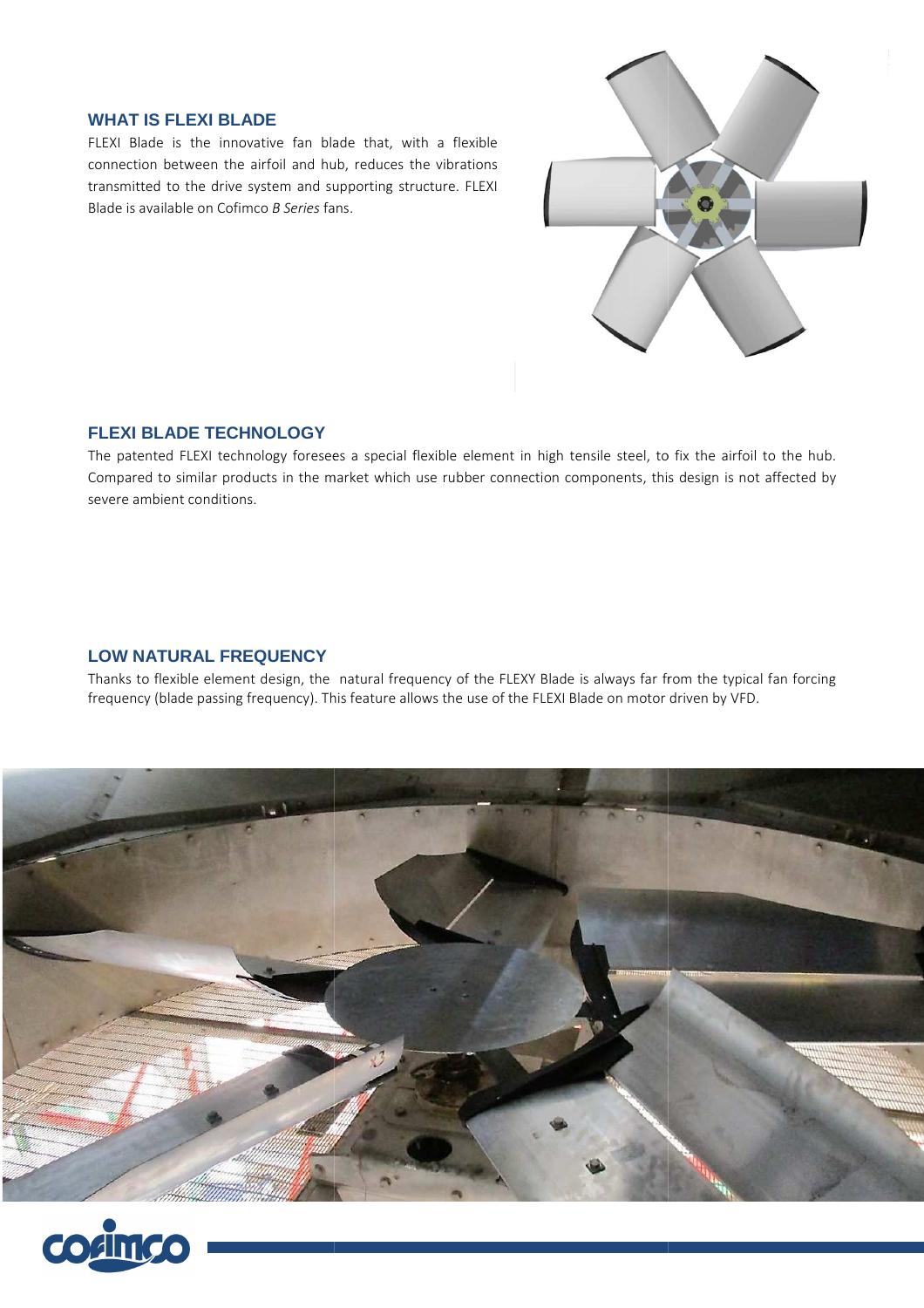## **LOW VIBRATION**

FLEXI Blade works like a damper, as a result, the forces acting on fan during rotation, are absorbed with consequent reduction of vibrations and loads on fan drive system and supporting structure.



# **LIFE INCREASE OF FAN DRIVE SYSTEM**

Fan drive bearings and transmission components, are the parts principally subjected to loads and weight of the fan. Thanks to the light design of FLEXI Blades and the consequent reduction of loads and vibrations, their life is noticebly increased.

#### **CERTIFIED TO STANDARD ATEX 2014 2014-34-EU**

Cofimco fans are available also for application in Atex area, zone **II 2G/D c IIC Tx**.

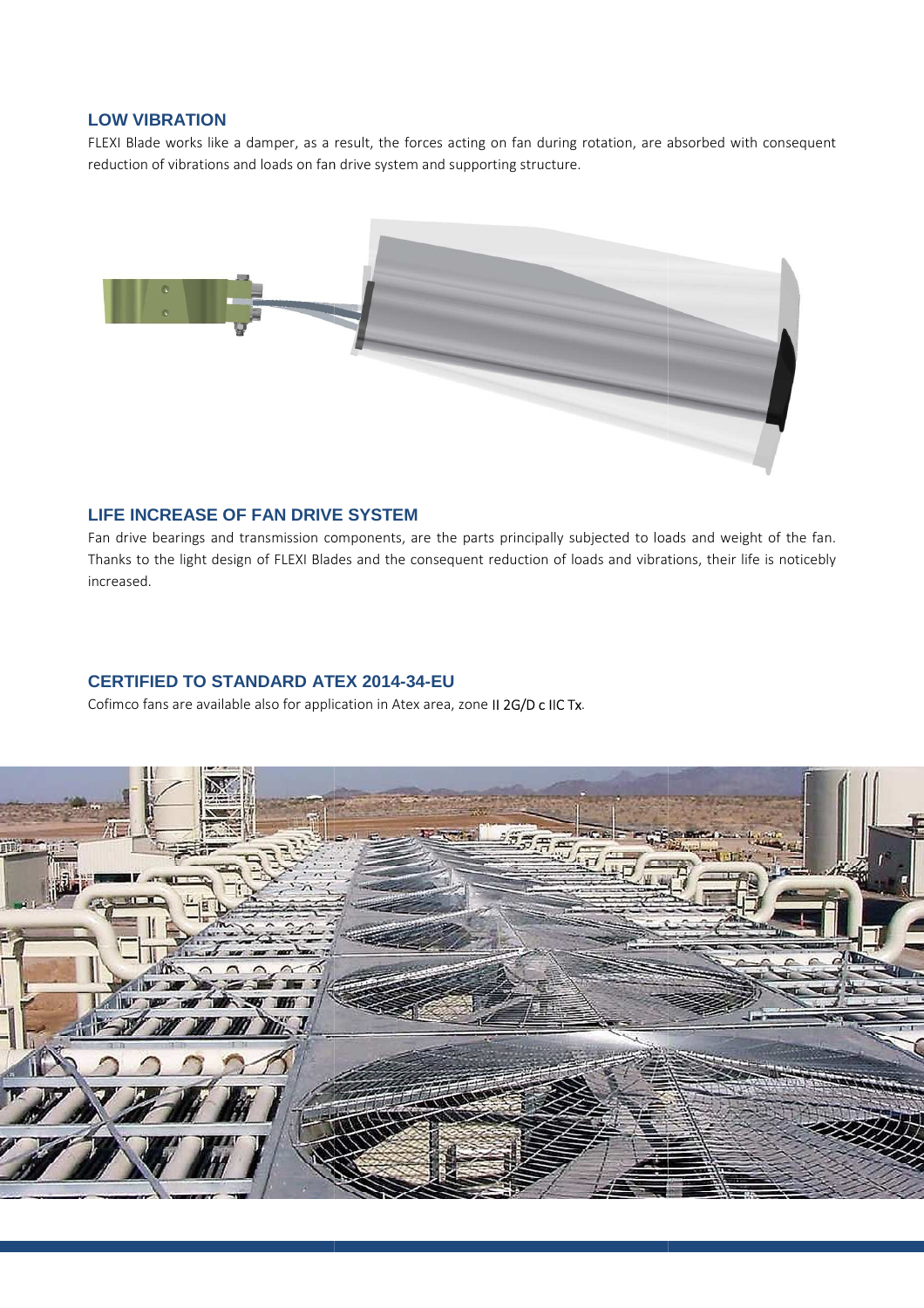# **EASY INSTALLATION AND SETTING**

Cofimco FLEXI Blades are installed on the B series hub, one b by one. Only two bolts per blade are required for the blade fastening. This feature, together with the low weight, makes FLEXY Blade easy to install and set.

#### **CORROSION PROTECTION PROOF**

Cofimco B Series fans can be manufactured with different type of protection and material as stainless steel and aluminum depending on the components in order to satisfy customer request and adapt to different types of environment.



# **LARGE SELECTION OF FAN MODEL AVAILABLE**

B Series fans with manual or auto-variable pitch, are available in diameters from 5ft up to 20 ft (6.1 m), in ten different blade profiles either aluminium or FRP material. TANDEM®Blade also foresees FLEXI elements technology. Both clockwise and counter clockwise configurations are available in standard and reverse mounting types. The B hub is available in three different sizes, depending on the fan diameter and number of blades. Connection to the driving shaft can be provided through either a cylindrical bore or tapered bushing.



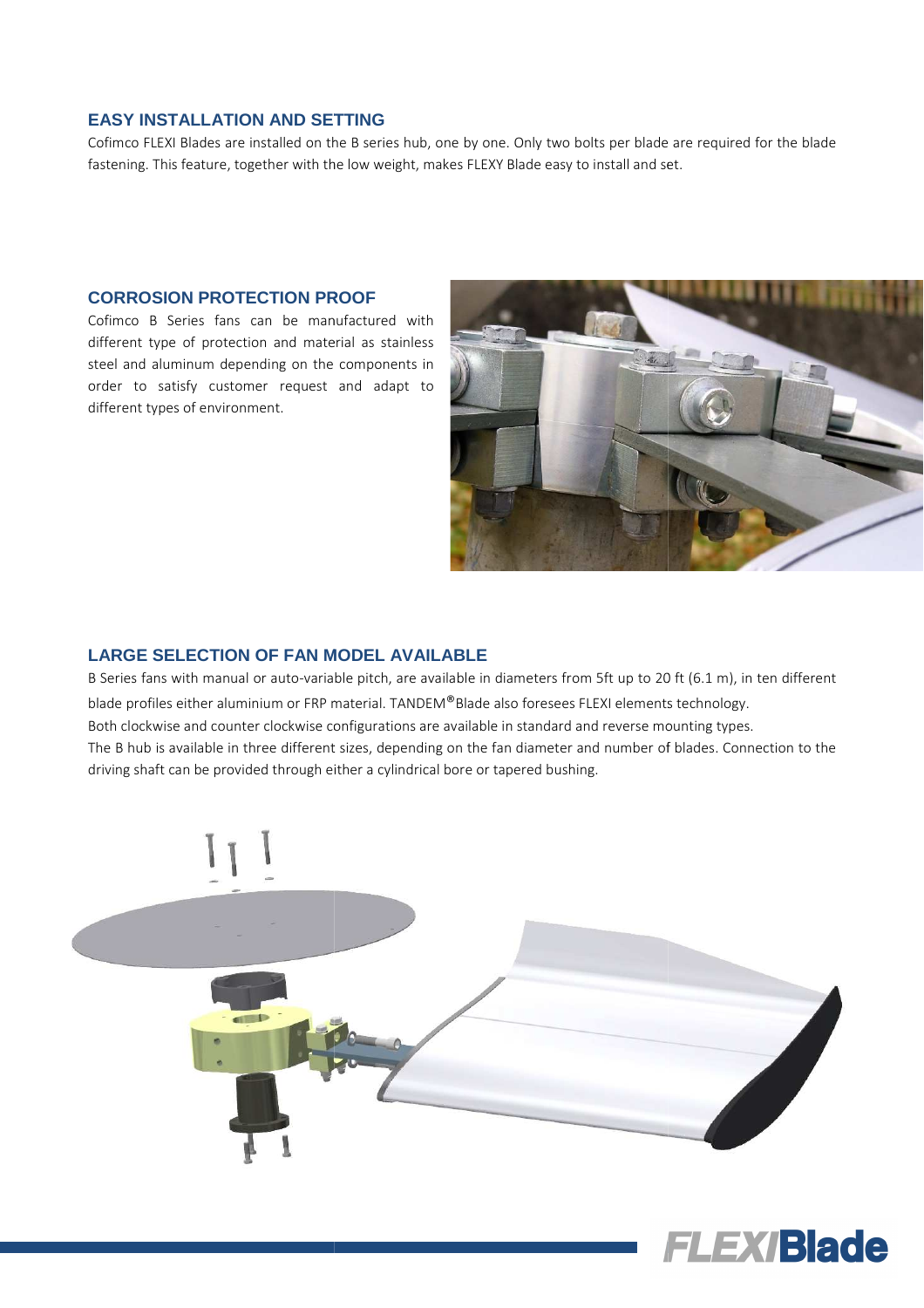

# ADVANTAGES ADVANTAGES OF COFIMCO FLEXI BLADE

Thanks to its damper function and its light design, Cofimco FLEXI Blade allows a large series of advantages.

- Reduction of vibrations and loads on fan drive system and supporting structure
- Increase the life of fan drive components
- Suitable for VFD motor
- **Light design**
- $\blacktriangleright$  Easy installation and pitch setting
- Available for a large selection of hub sizes and airfoils, TANDEM®Blade included
- Adaptable to different type of environment
- Compliant to ATEX Normative 2014-34-EU for zone II 2G/D c IIC Tx
- Patented design